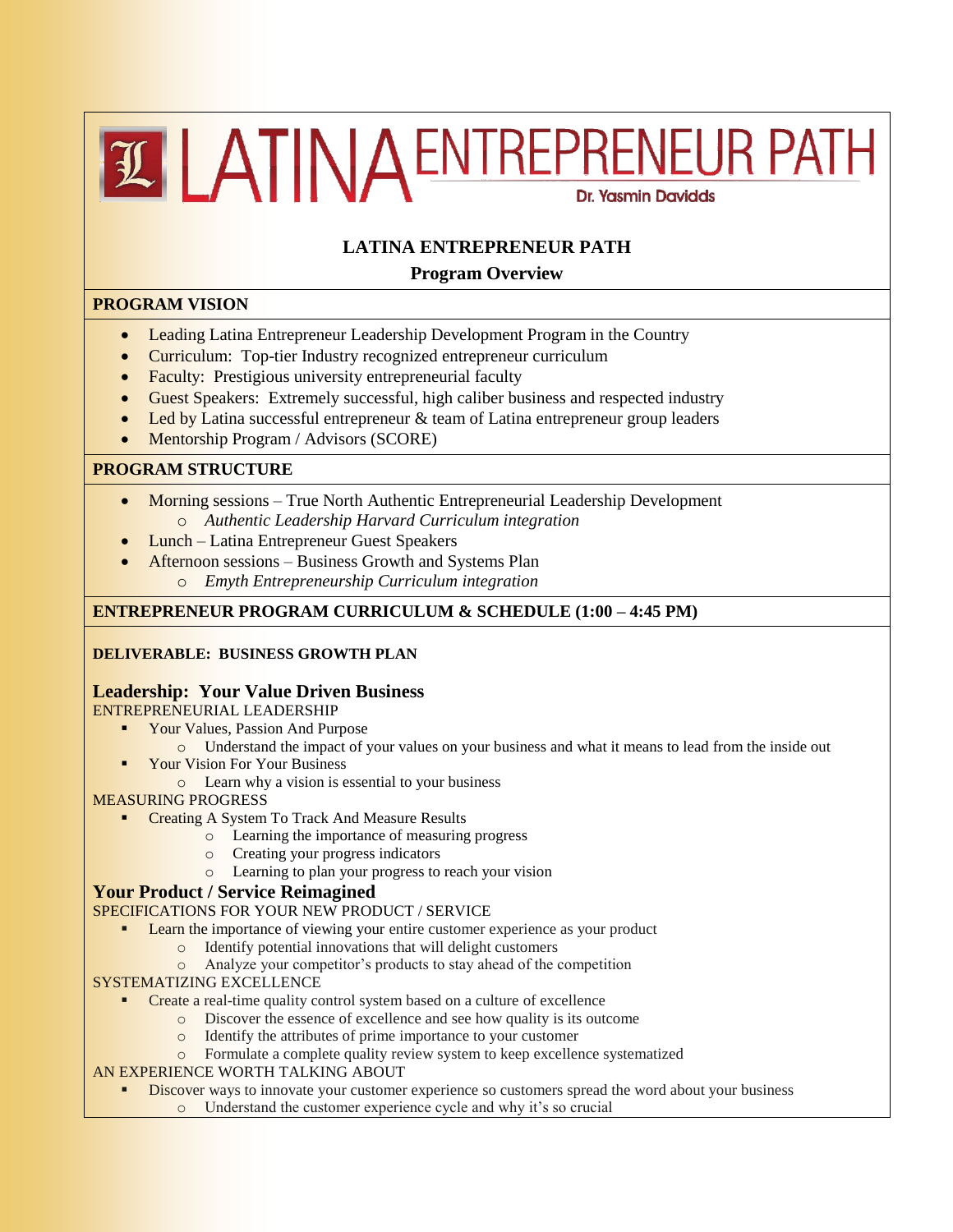- o Building your customer experience based on your brand
- o Explore competitors and your own customer experience to arrive at distinguishable differences

# **Branding**

# THE BRAND COMMITMENT

- Define your brand commitment and Unique Value Proposition
	- o Describe your differentiation through a Unique Value Proposition
	- o Understand why finding your unique value proposition is crucial to building your brand
- Aligning Your Look And Feel To Your Brand
	- o Learn to see the entire sensory package as a whole rather than just parts
	- o Explore every area of your business to create a cohesive and consistent image

# **FINANCE**

#### FINANCIAL INTELLIGENCE YOU CAN USE

- Create a financial foundation action plan
	- o Explore your personal relationship with money and how if affects your business
	- o Understand different financial perspectives and finance roles
	- o Gain the financial intelligence to control and manage your finances
- BUILDING A BUDGET WITH VISION
	- Forecast your budget
		- o Receive the how-to's around creating your budget
		- **o** Learn the importance of budgeting
		- o Get how your budget connects with your vision

## CREATING A CASH PLAN

- Create a plan to proactively control and manage cash
	- o Learn about the critical importance of monitoring cash
	- o Understand the difference between making a profit and cash availability
	- o Discover ways to improve the cash power in your business

#### **Management**

#### YOUR ORGANIZATIONAL ROADMAP

- Create your org chart
	- o Learn how to think about your organizational strategy
	- o Create results statements for each position in your organization
	- o Learn how to use your org chart and result statements to organize work

#### BRAND BASED RECRUITING

- Innovate your recruiting process through prioritized action items
	- o Understand how to connect your brand and recruitment
	- o Learn the essential steps to better recruit and hire
	- o Gain greater confidence in your recruitment efforts

#### DEVELOPING GREAT PEOPLE

- Develop position agreements for accountability
	- **o** Learn to create an ownership culture
	- o Become a better mentor
	- o Discover one simple way to develop great people
- Create a loyal winning team
	- o Making your team part of the plan
	- o Getting the right people on board

## **Sales**

# YOUR UNIQUE SALES PROCESS

- Design your unique sales process
	- o Understand the connection between your brand and sales
	- o Discover how sales is not really selling
	- o Learn how to innovate your sales process with a needs based approach
- CONNECTING WITH YOUR CUSTOMERS
	- Create a product-market grid that identifies your primary and flanker markets
		- o Learn to gather data and create a demographic profile of customers
		- o View your products and services through your customer's perspective